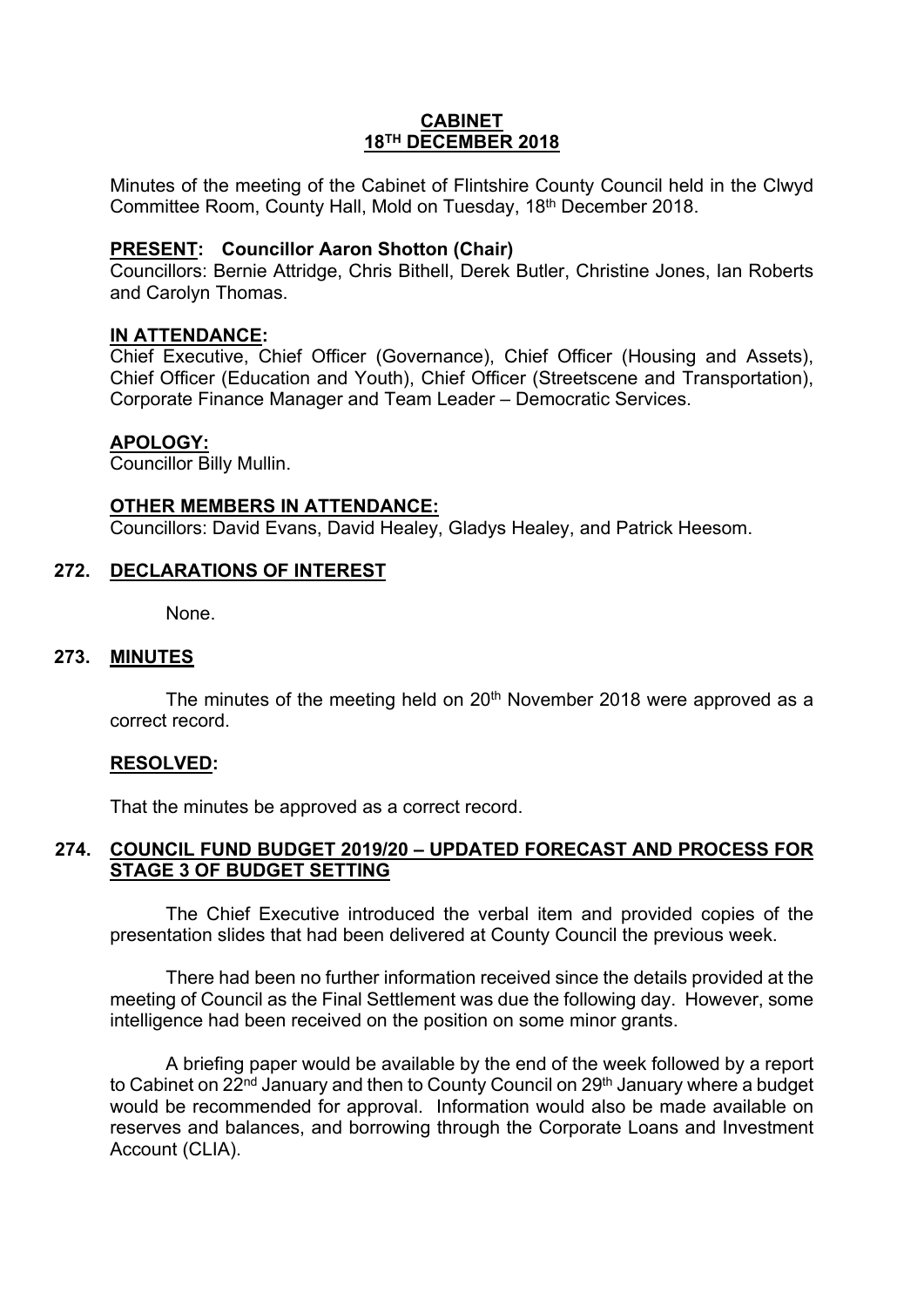A discussion on the budget had taken place at Corporate Resources Overview and Scrutiny Committee the previous week where Members were asked if they wanted to commission Cabinet to undertake any further work before January. They requested information on Out of County Placements and Streetscene as two areas of continued overspend year on year; a report would be presented to the Committee in January. The Chief Executive said he had responded to the comments to explain that it was unreasonable to ask for any detailed work on any new options this far on in the budget setting process. Members of Corporate Resources Overview and Scrutiny Committee accepted that unless there was significant savings to be found in those two areas, there was nothing more that could be done to identify further efficiencies, which Cabinet Members agreed with. The only available options to achieve a balanced budget - aside from an improved Settlement from Welsh Government (WG) - were an increase Council Tax, and limited use of reserves and balances.

The budget for the North Wales Fire and Rescue Authority had been approved the previous day which resulted in an increase on the levy of 5.14%.

Councillor Shotton explained that letters had been sent to Cabinet Secretaries at WG by the Chairs of Overview and Scrutiny at Flintshire and he thanked them for that.

On a comment on borrowing made to other local authorities by Councillor Attridge, the Chief Executive explained that this did take place and generated additional interest for the Council. Details on this and other areas of interest would be placed on the Council's website under the information section on the budget.

Councillor Bithell expressed his concern on the cumulative effect of Council Tax increases due to the unacceptable budget Settlements for local authorities.

On Out of County Placements, Councillor Jones explained that Flintshire did have some high cost placements, as did other local authorities, and alternative ways of working in the future were currently being looked into. This work would not impact on the budget in hand.

In response to a question from Councillor Thomas on the comments made at Corporate Resources Overview and Scrutiny Committee on the Streetscene and Transportation budget, the Chief Executive said he had explained to Members at the meeting that this was a complex budget which was possibly not sufficient for the services it delivered to the standards set by Council as policy. The Portfolio had been successful in achieving high levels of efficiencies over a series of budgets.

### **RESOLVED:**

That the verbal update be received.

## **275. FLINTSHIRE PUBLIC SERVICES BOARD: WELL-BEING PLAN FOR FLINTSHIRE 2017-2023 – MID YEAR REVIEW**

The Chief Executive introduced the Flintshire Public Services Board: Wellbeing Plan for Flintshire 2017-2023 – Mid Year Review report which provided an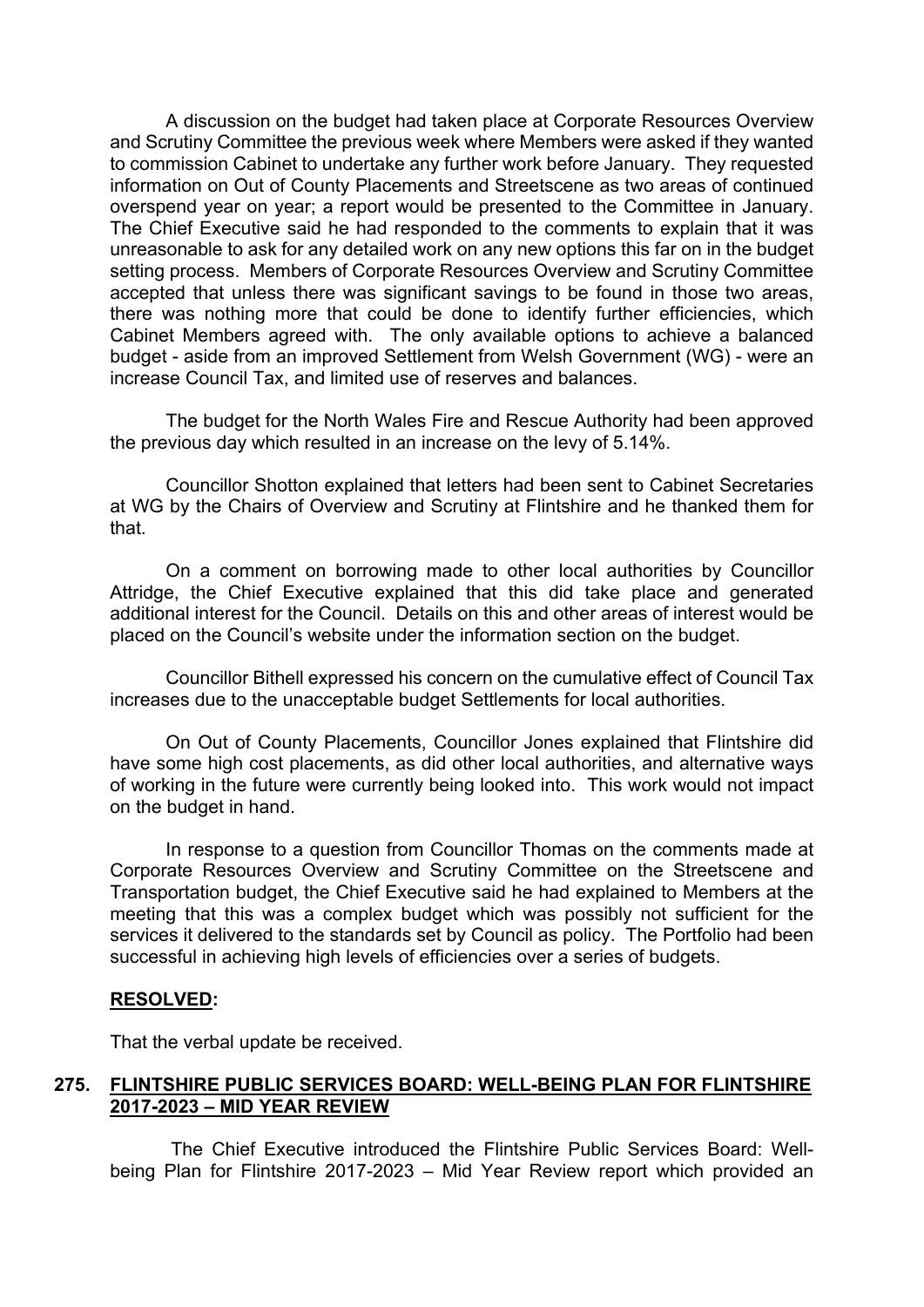overview of the work of the Board following adoption of the Well-being Plan in April 2018.

The report demonstrated that good progress against the delivery of the priorities within the Well-being Plan had been made and partnership working across the organisations remained strong.

When published in May 2018 there were five priority areas within the Plan which were:

- Community Safety;
- Economy and Skills;
- Environment;
- Healthy and Independent Living; and
- Resilient Communities.

For this year, the Public Services Board (PSB) had decided to concentrate on four of the five agreed priorities with the Economy and Skills priority to be put on hold pending clearer regional direction on the Growth Deal and Regional Economic Planning by Welsh Government (WG). The theme would be renewed in the next annual planning phase of the PSB.

Councillor Shotton welcomed the positive report which focused on social values and working together. He commented on the thanks given at a recent Overview and Scrutiny Committee where Councillor Paul Johnson paid tribute to the work that had been undertaken in the Holway on community development.

## **RESOLVED:**

That Cabinet be assured of the level of progress that Flintshire Public Services Board has made to date.

## **276. REGIONAL HOMELESS STRATEGY AND LOCAL ACTION PLAN**

Councillor Attridge introduced the Regional Homeless Strategy and Local Action Plan report which provided details on the regional strategy agreed by North Wales Councils along with a high level action plan which was informed by independent reviews in each county. The regional approach would enable sharing of best practice by developing a better understanding of the issues, and promotion of collaborative working where possible.

The objectives of the homeless strategy were to prevent homelessness and ensure suitable accommodation and satisfactory support was available for those who were homeless. Common themes had been adopted for the region - People, Homes and Services. Within those themes the local review and action plan in Flintshire had identified priority actions to take and prevent homelessness in the County. The key areas identified included youth homelessness; prison leavers; development of housing first approaches; improving access to accommodation; mitigating welfare reforms; and improved partnerships with health and social care.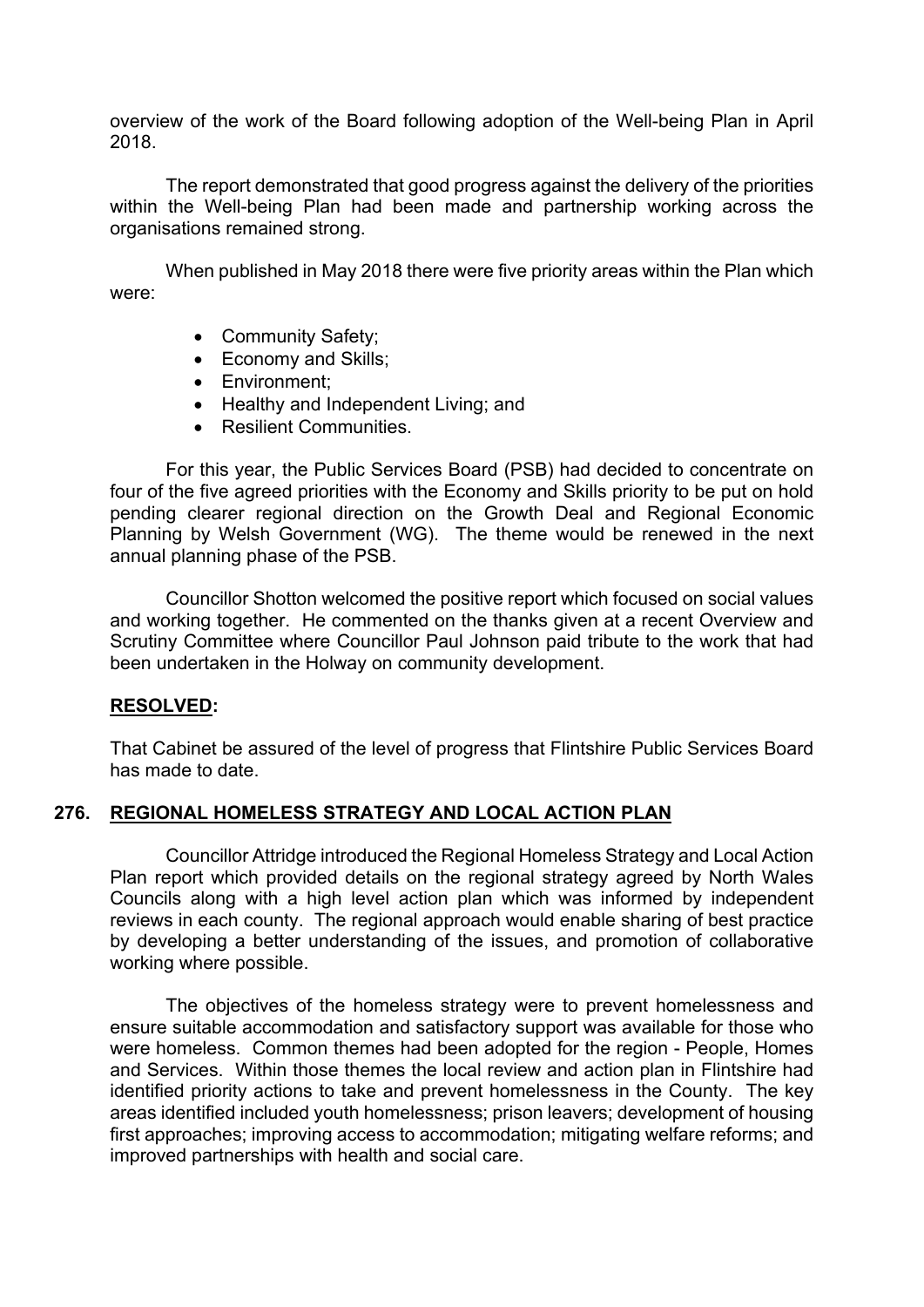Councillor Bithell commented on the possibilities for bringing empty properties back into use, particularly accommodation above shops. He welcomed any future work with landlords to bring such properties into use. Councillor Attridge explained that the Council did work with landlords and attended meetings of the Landlords Forum. There were town centre actions plans in place for this issue and that work was continuing. The Chief Officer (Housing and Assets) commented on the positive work already undertaken by officers and landlords in what was a challenging area.

## **RESOLVED:**

- (a) That the North Wales Regional Homelessness Strategy and high level action plan be adopted; and
- (b) That the priority actions highlighted within the Flintshire Homelessness Local Action Plan be supported.

### **277. SCHOOL TRANSPORT – CONCESSIONARY SPARE SEATS**

Councillor Thomas introduced the School Transport – Concessionary Spare Seats report which considered the costs of the concessionary fares for the 2019/20 school year.

Reports were submitted to Environment Overview and Scrutiny Committee and Cabinet in July 2018 following which Cabinet approved adoption of Option 2 - £300 per year or £100 per term, as the pricing structure for a concessionary bus pass for 2018/19, with a review to be carried out. This rate was still less than 50% of the full cost of providing concessionary seats which created financial pressures for the Authority. The Council's high level aim was to maximise revenue generation and achieve full cost recovery wherever possible.

The impact of the increase in the cost of the concessionary seats had not had a detrimental impact on the numbers requesting concessionary seats however, the number of pupils purchasing those seats were historically low in number. The greatest impact would be on those moving to the school buses from the publically supported bus service, when the subsidies to those routes was to end. Those pupils would be faced with a higher cost of concessionary fares; it was important to note that they were paying fares on the public services and the recommended charge for concessionary passes represented reasonable value, when set against the current charging levels for journeys to school on the public bus services. The options for future concessionary fares were detailed in the appendix to the report.

Whilst the long term aim would be full cost recovery for the service, it was considered unfair to raise the charges to that level over such a short period of time and therefore options 1 and 3 were not recommended at this point in time. Option 2 - £450 per year or £150 per term provided a balanced position against full cost recovery and the affordability of the scheme for parents, particularly those with a number of children travelling to school on those services and was therefore recommended for the 2019/20 school year. The charge would be introduced from September 2019 and the rate charged for concessionary seats would in future form part of the annual review of fees and charges across all Council services.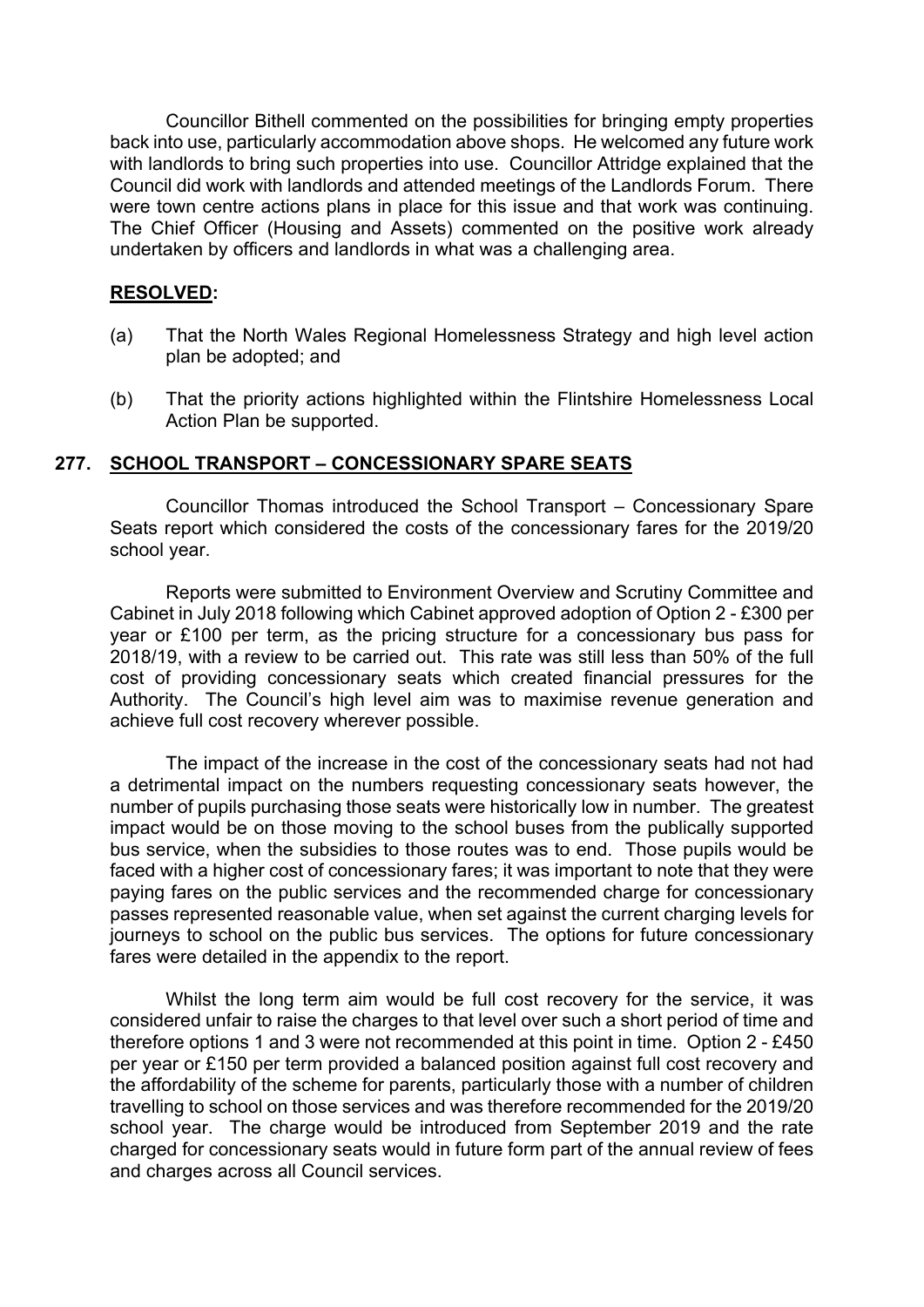Councillor Roberts added that the school admissions form had been amended to include a 'tick box' for parents to indicate that they understood the transport policy and arrangements. He said the policy had been generous in previous years and it was the aim of the education department that all schools perform to the best possible standard and parental choice should be for their nearest school. If the required criteria was still met then transport would be provided.

## **RESOLVED:**

- (a) That the information provided on revenue projections from the various options for concessionary fare prices be noted;
- (b) That Option 2 £450 per year (£150 per term) as the preferred rate for concessionary seats in 2019/20 be approved.

## **278. DISCRETIONARY TRANSPORT POLICY REVIEW: POST 16 COLLEGE & SCHOOL TRANSPORT AND BENEFITS ENTITLEMENT**

Councillor Roberts introduced the Discretionary Transport Policy Review: Post 16 College & School Transport and Benefits Entitlement report which outlined the two discretionary areas and a full range of options for consideration to ensure an open and transparent consultation process.

He stressed that no decision was being sought today with a range of options being proposed for a formal consultation process to begin. He provided assurance that there was no pre-determination of any of the options.

Consultation would be carried out with all stakeholders including those likely to be affected by the proposed change.

The Chief Officer (Education and Youth) said all stakeholders would be encouraged to respond and key partners had been informed that a consultation was being recommended to Cabinet. The Chief Executive added that it was important that stakeholders engaged constructively with the consultation exercise.

In response to a question from Councillor Bithell, the Chief Officer (Governance) explained that the Authority was not at risk of a challenge by way of judicial review as no decision was being taken.

### **RESOLVED:**

That the range of options for formal consultation in Spring 2019 on the discretionary school transport policy areas of Post 16 provision and Benefits entitlement be approved.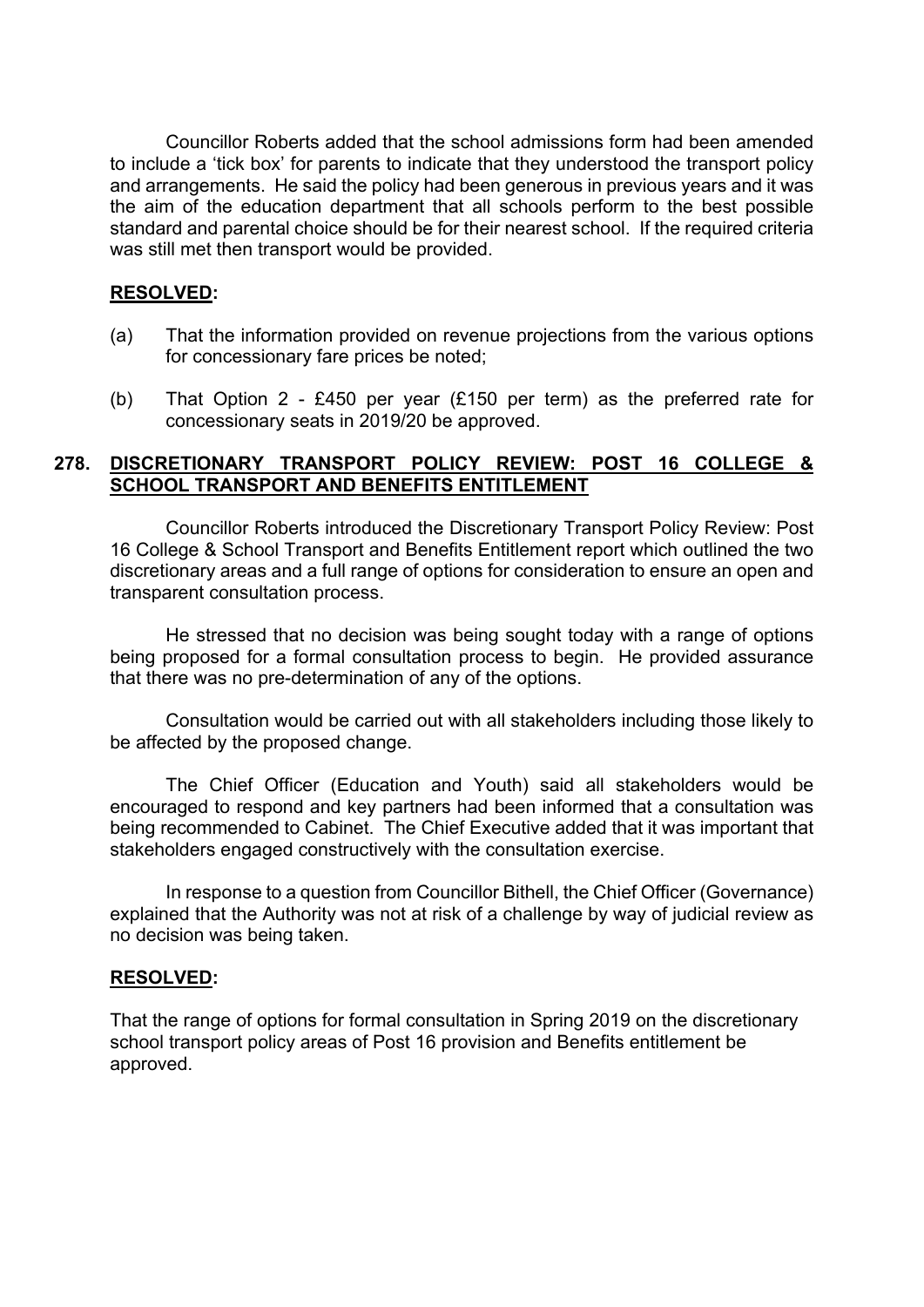### **279. ENVIRONMENTAL ENFORCEMENT**

Councillor Thomas introduced the Environmental Enforcement report which followed the decision of Cabinet in July 2018 that the contractual arrangement in place for environmental enforcement should not be extended beyond December 2018.

However, since August 2018 Kingdom had withdrawn their services from Flintshire and the residual in-house Enforcement Officer team had undertaken all of the enforcement activities in the County.

The report identified four possible options for delivering County-wide enforcement activities, in line with the Council's approved environmental enforcement policies.

A report had recently been considered at the Environment Overview and Scrutiny Committee where the preferred option was expressed as Option 2 – 'an enhanced in-house enforcement provision' – however, the Committee had recommended that discussions with neighbouring authorities be put on hold to allow the existing arrangement to stabilise following the departure of Kingdom. Informal discussions had taken place with neighbouring authorities which focussed on sharing back office facilities and Enforcement Officers patrolling in designated areas.

Councillor Thomas suggested that the 'zero tolerance' referred to in Option 2 should be changed to 'littering with intent' and that discretion be given to Enforcement Officers to determine whether dropping of litter had been intentional. If there was no intent then a fine would not need to be issued.

The Chief Officer (Streetscene and Transportation) explained that the two vacant Enforcement Officer posts had been filled, taking the team to seven and one supervisor. It was expected that part of the costs for any additional posts would be recovered through the additional revenue generated through issuing Fixed Penalty Notices (FPN's).

Councillor Attridge expressed concern on changing the wording from 'zero tolerance' to 'littering with intent', citing examples of where other forms of zero tolerance applied, such as parking on lines outside schools and dog fouling. The Chief Officer (Governance) commented that by not giving discretion to Enforcement Officers gave them protection as there was no challenge that could be made on the spot. Councillor Shotton suggested that the policy be discussed further and reported back to Cabinet at a future date. This was agreed.

Councillor Bithell said a more relaxed approach was not working and the streets were now not as clean as before. The Chief Officer (Streetscene and Transportation) confirmed that the zero tolerance element of the policy was still in force and any examples of parking outside schools and dog fouling would be actioned.

The Chief Officer (Governance) suggested a form of words for a third recommendation, based on the debate that had taken place, of "That an Enforcement Policy be prepared for Cabinet approval, and that the Policy explores the possibility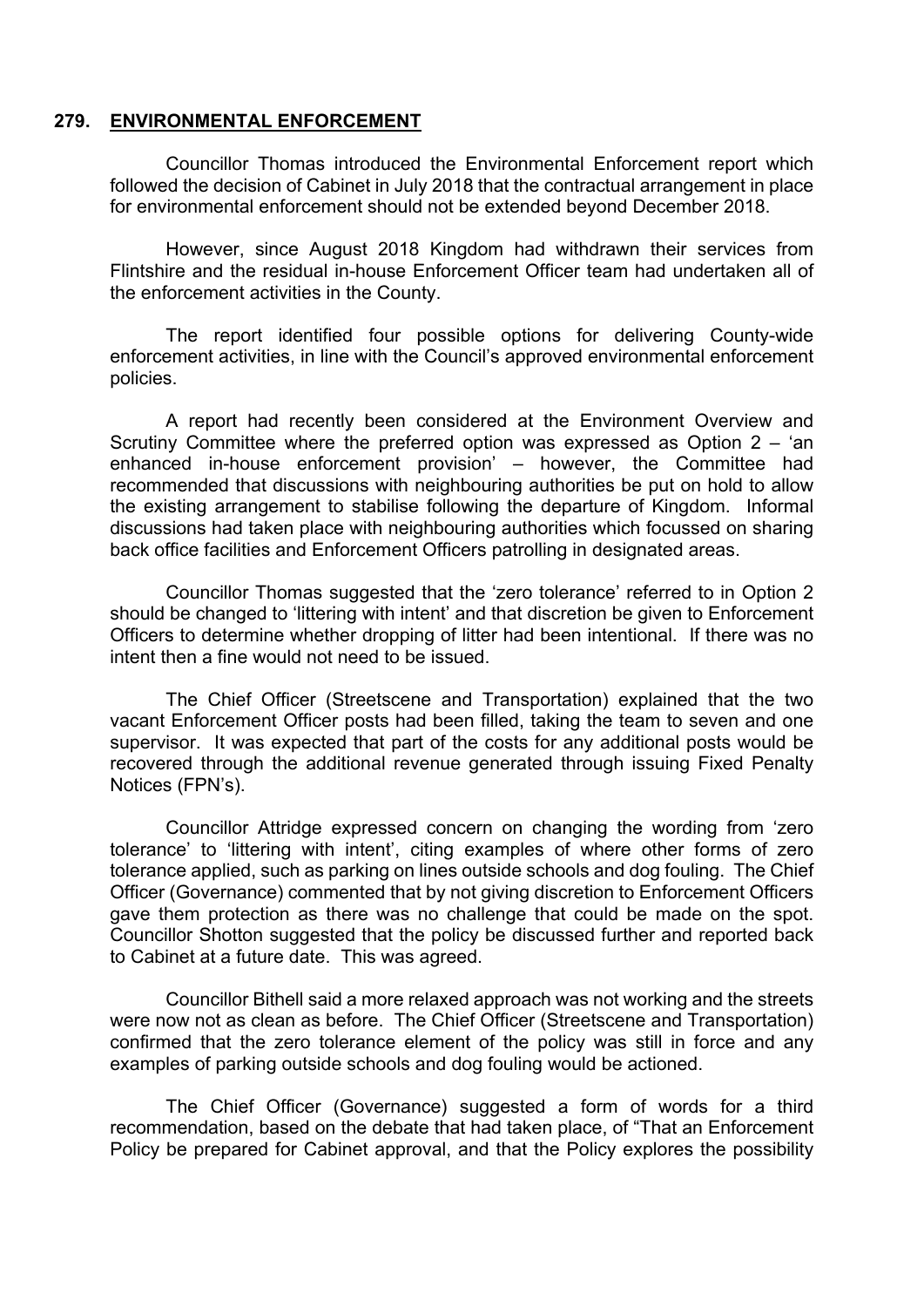and implications of giving Enforcement Officers discretion over when and whether to issue a Fixed Penalty Notice". This was supported.

### **RESOLVED:**

- (a) That Option 2 (an enhanced in-house enforcement provision) for the future delivery of the environmental and car parking enforcement service within the County be approved. The additional cost of the service to be provided from the additional income raised from Fixed Penalty Notices and potential savings accrued from collaborative working opportunities;
- (b) That the request for officers to commence discussions with neighbouring authorities, with the aim of moving towards a collaborative in-house service delivery model, Option 3, be approved; and
- (c) That an enforcement policy be prepared for Cabinet approval and that the policy explores the possibility and implications of giving Enforcement Officers discretion over when and whether to issue a Fixed Penalty Notice.

### **280. PLANNING ENFORCEMENT POLICY**

Councillor Bithell introduced the Planning Enforcement Policy report which set out how the Council intended to deliver the service. The policy provided clarity on the criteria the Council would take into account when considering the circumstances in which it would take enforcement action.

It also gave clarity and transparency to those against whom action could be taken and was a key tool in implementing operational and cultural change in the delivery of Planning Enforcement.

The Chief Officer (Planning, Environment and Economy) explained that the need for a revised Policy was identified in 2016 and also following an audit of Planning Enforcement. Planning Enforcement training would be delivered to all Members.

## **RESOLVED:**

That the publication of the Planning Enforcement Policy be approved.

### **281. COUNCIL PLAN 2018/19 – MID YEAR MONITORING**

The Chief Executive introduced the Council Plan 2018/19 – Mid Year Monitoring report which was an exception based report concentrating on under performance. The report also provided updates on the requests made at a previous meeting for an illustration of the planning cycle for financial, business and performance planning, and information on the range of performance information which was available for Overview and Scrutiny Committees to draw upon for performance reporting.

Flintshire was a high performing Council as evidenced in previous Council Plan monitoring reports and the recent Annual Performance Report. The mid-year monitoring report for the 2018/19 Council Plan showed that 88% of activities were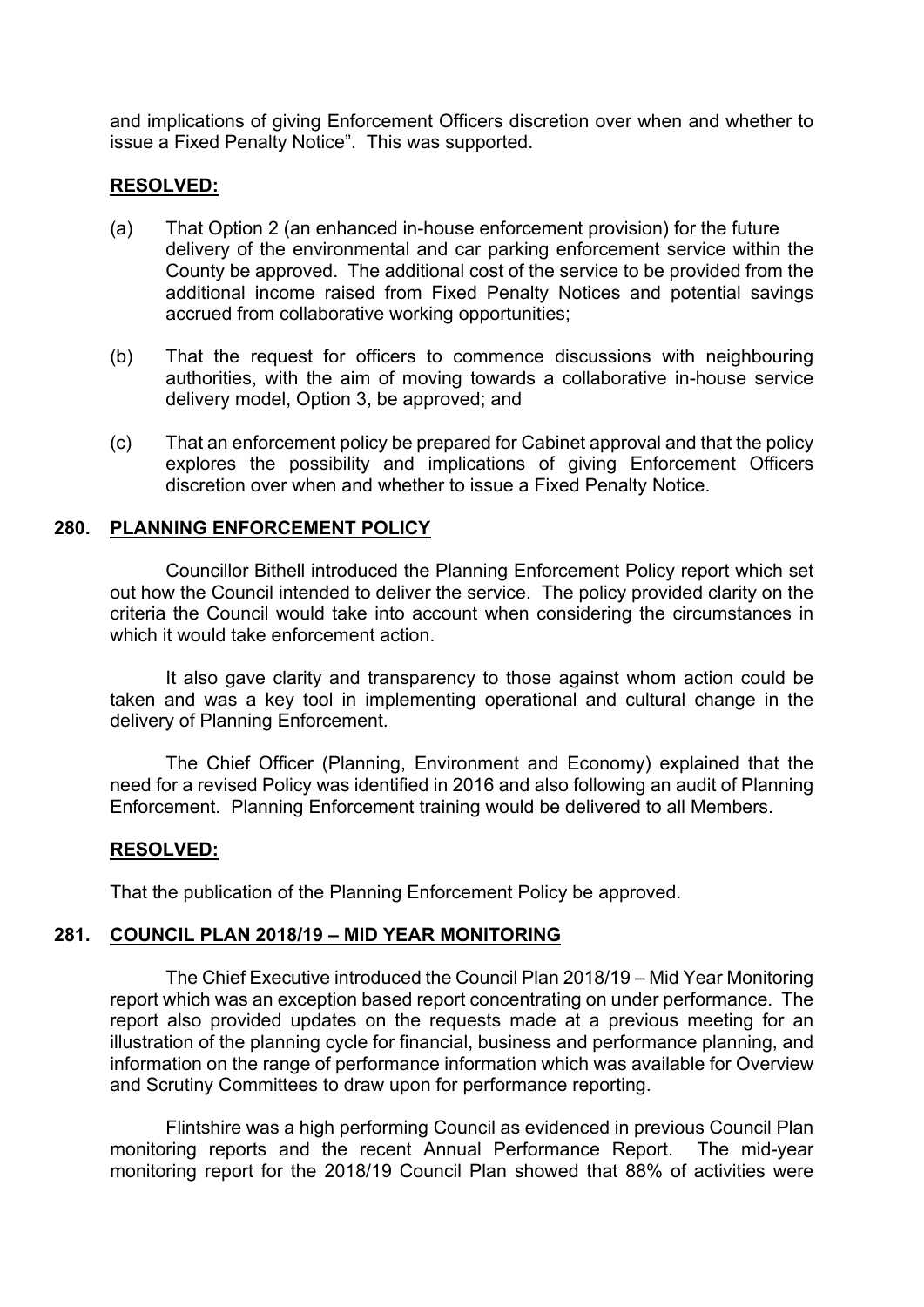making good progress with 81% likely to achieve their planned outcomes. 79% of the performance indicators had met or exceeded their targets. Risks were being managed with a minority of 18% being assessed as major.

# **RESOLVED:**

- (a) That the following be endorsed and noted:
	- The overall levels of progress and confidence in the achievement of activities within the Council Plan;
	- The overall performance against Council Plan performance indicators; and
	- The current risk levels within the Council Plan
- (b) That Cabinet be assured by plans and actions to manage the delivery of the 2018/19 Council Plan; and
- (c) That a further report be received in January with an illustration of the planning cycle for financial, business and performance planning, and information on the range of performance information which is available for Overview and Scrutiny Committees to draw upon for performance reporting.

## **282. ARMED FORCES COVENANT – ANNUAL REPORT**

The Chief Executive introduced the Armed Forces Covenant – Annual Report which was the second annual report for Flintshire.

The Armed Forces Covenant was a promise from the nation that those who served or had served in the armed forces, and their families, were treated fairly. The Covenant was a national responsibility involving government, businesses, local authorities, charities and the public, encouraging local communities to support the Armed Forces in their area and to promote understanding and awareness.

The Council was committed to supporting the Armed Forces community by working with a range of partners who had signed the Covenant, including Flintshire Local Voluntary Council and the Royal British Legion. The purpose of the Flintshire Covenant was to encourage support for the Armed Forces community who worked and/or lived in Flintshire and to recognise and remember the sacrifices made by members of the Armed Forces community.

The report would be submitted to County Council on 29<sup>th</sup> January.

Councillor Attridge welcomed the report and thanked the Leader of the Council for the opportunity given to Councillor Dunbobbin to be the Champion for the Armed Forces Covenant which was positively recognised locally and nationally.

## **RESOLVED:**

(a) That the positive progress made in meeting the Armed Forces Covenant be endorsed and the commitments for further improvement supported; and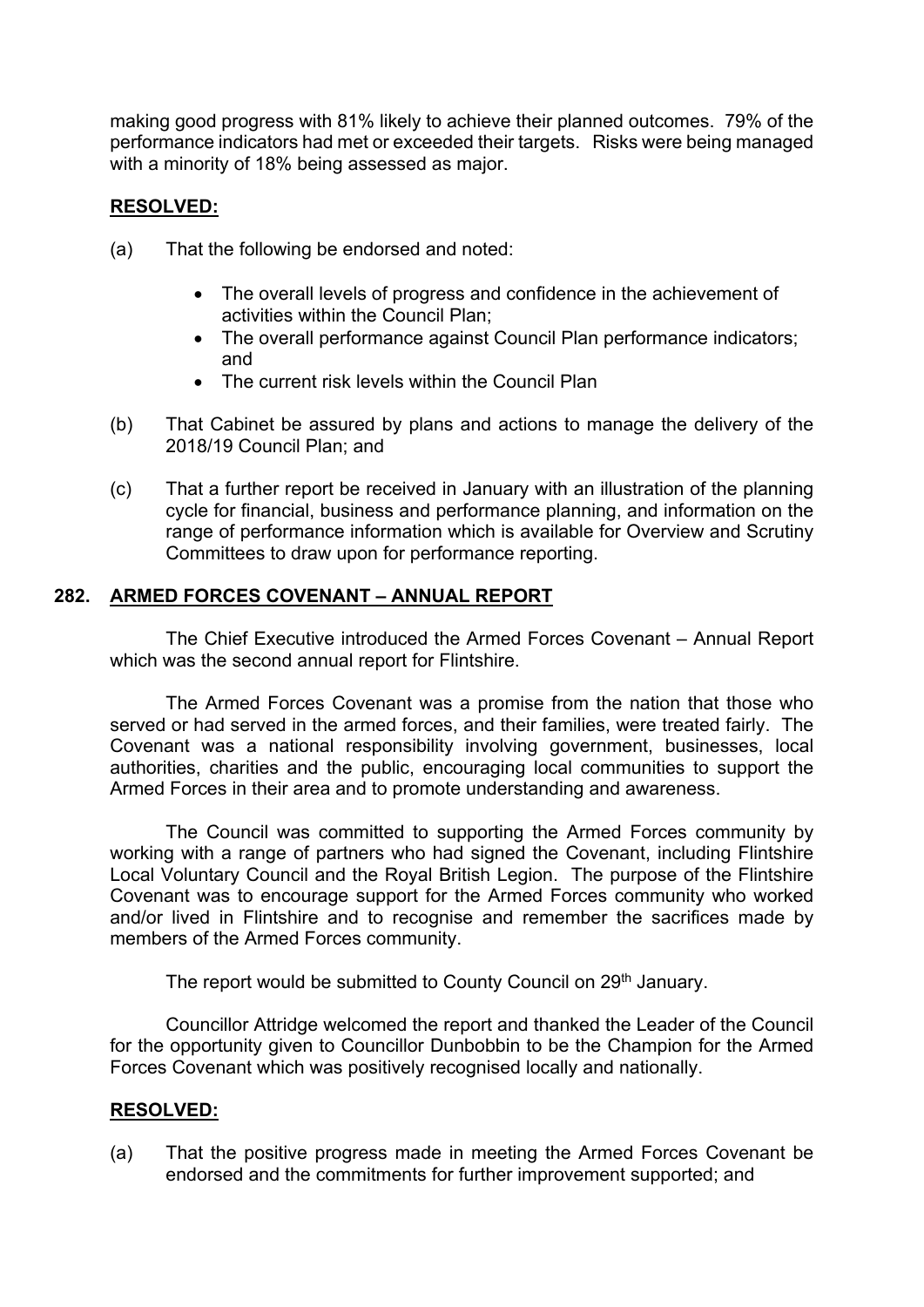(b) That the Armed Forces Covenant Annual Report be approved, prior to publication on the Council's website.

## **283. REVENUE BUDGET MONITORING 2018/19 (MONTH 7)**

The Corporate Finance Manager introduced the Revenue Budget Monitoring 2018/19 (Month 7) report which provided the latest revenue budget monitoring position for 2018/19 for the Council Fund and the Housing Revenue Account. The report presented the position, based on actual income and expenditure, as at Month 7 of the financial year if all things remained unchanged.

The projected year end position, without new actions to reduce cost pressures and/or improve the financial return on efficiency planning and cost control was:

# **Council Fund**

- An operating deficit of £0.325m (£0.222m at Month 6)
- A projected contingency reserve balance as at 31st March 2019 of £7.347m which reduced to £5.447m when taking into account agreed contributions for the 2019/20 budget

## **Housing Revenue Account**

- Net in-year revenue expenditure forecast to be £0.067m lower than budget; and
- A projected closing balance as at 31<sup>st</sup> March 2019 of £1.165m.

The report covered the Council Fund projected position; projected position by portfolio; out of county placements; disability services – health contributions; employers contribution to the Pension Fund; tracking of in-year risks and emerging issues; achievement of planned in-year efficiencies; other tracked risks; independent inquiry into child sexual abuse; income; recycling income; schools – risks and impacts; other in-year issues; reserves and balances and earmarked reserves.

Other than the information detailed in minute number 274 (information on Out of County Placements and Streetscene as two areas of continued overspend year on year), there were no further comments from Corporate Resources Overview and Scrutiny Committee to report.

## **RESOLVED:**

- (a) That the overall report and the projected Council Fund contingency sum as at 31st March 2019 be noted; and
- (b) That the projected final level of balances on the Housing Revenue Account be noted.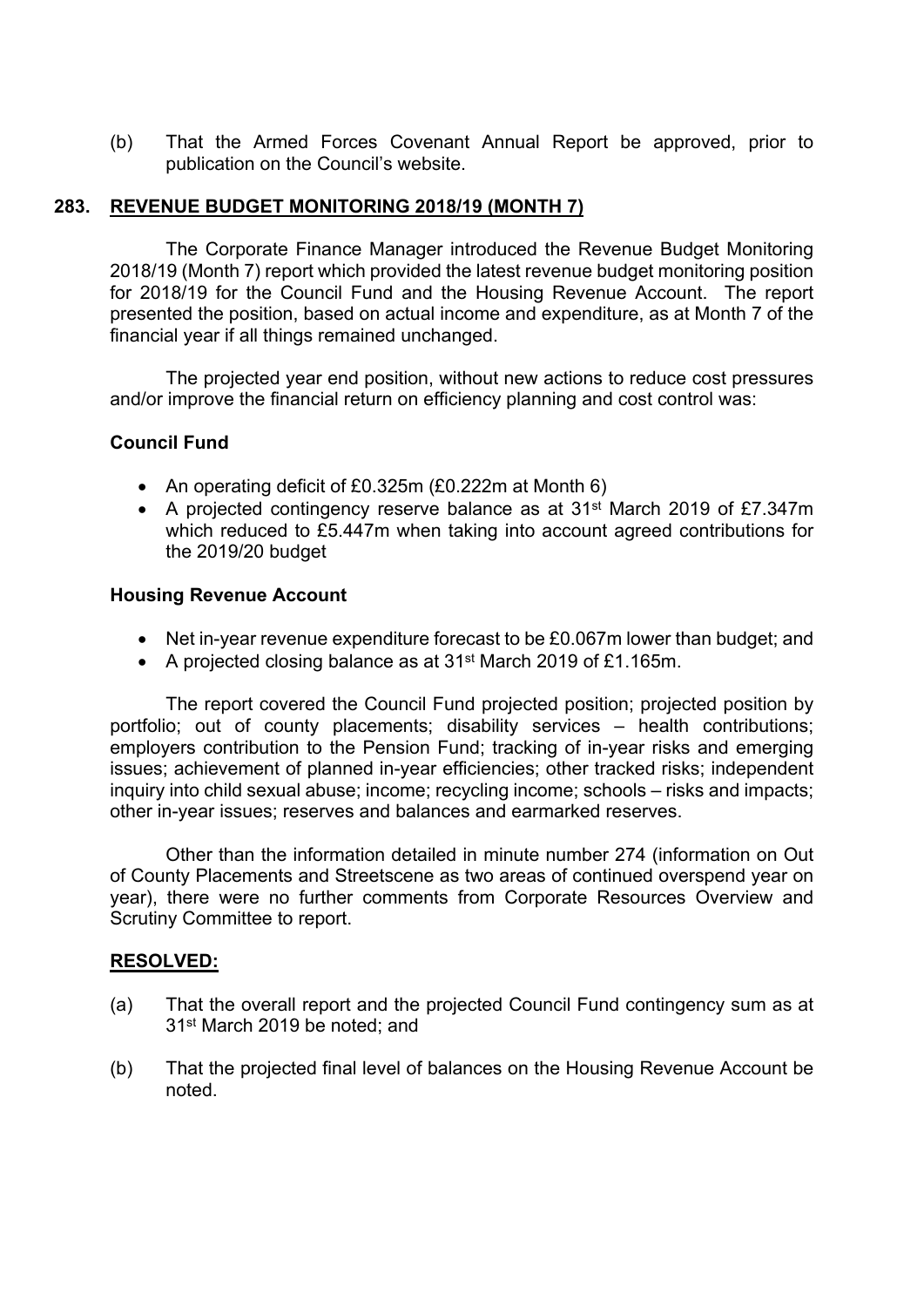## **284. TENDER FOR COLLECTION AND SALE OF HOUSEHOLD GOODS THROUGH SOCIAL ENTERPRISE**

Councillor Thomas introduced the report and explained that Financial Regulations required the Council to tender the work to ensure best value, even if the provider chosen as a result of the tender process were to be a charitable or third sector organisation.

Operatives at Household Recycling Centres (HRC's) reported that items were being disposed of which could be recovered for reuse. It was therefore proposed that the successful company of the tender process work more closely with individual local charities at each HRC to encourage reuse and provide some shared benefit to charitable organisations.

The proposal was for nominated charities to be associated to the particular HRC's listed below, and each site would be branded to match the charity supported at the site:

- Greenfield:
- Rockcliffe, Oakenholt:
- Mold:
- Buckley: and
- Sandycroft.

## **RESOLVED:**

That a single competitive tender be approved for advertisement of both the bulky waste collection service and the deconstruction service. The procurement process should be ring fenced to al capable and suitable social enterprises, to ensure social value as well as value for money.

## **285. EXERCISE OF DELEGATED POWERS**

An information item on the actions taken under delegated powers was submitted. The actions were as set out below:-

## **Housing and Assets**

## **Council HRA Rents – Write off of Former Tenancy Arrears**

Financial Procedure Rules (section 5.2) stipulates that individual bad and irrecoverable debts in excess of £5,000 are considered for write off in conjunction with the relevant Cabinet Member.

The write off of unpaid rents in respect of three separate tenancies/cases has resulted in a requirement to write off a total balance of £19,691.78 against the Housing Revenue Account.

# **286. MEMBERS OF THE PRESS AND PUBLIC IN ATTENDANCE**

There was 1 member of the press and no members of the public in attendance.